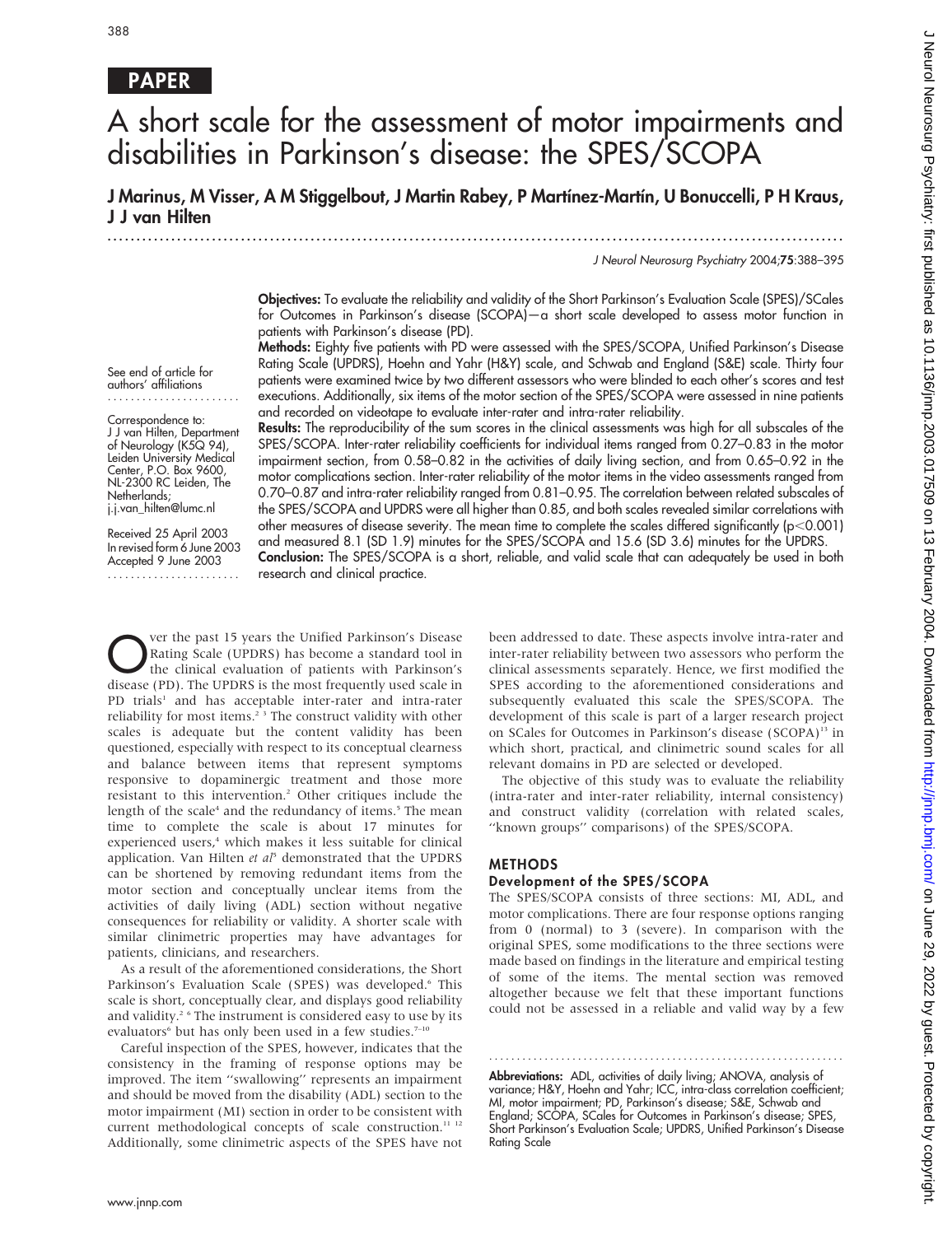single questions; as a part of the SCOPA project, we tested and developed separate instruments for these functions.<sup>13</sup>

#### Motor impairments

Tremor. Pooled data of several studies<sup>8 14-17</sup> (total 1361 patients) revealed that in less than 4% of the patients the tremor score of the legs was higher than that of the arms, and that in only 2% of the patients a tremor in the legs was present whereas it was absent in the arms. For reasons of efficiency we therefore decided to evaluate tremor in the upper extremities only. Additionally, in the response options we linked the amplitude of the tremor to a displacement in centimetres to improve the quantification of ''small'', ''moderate'', and ''severe''. Bradykinesia. ''Finger tapping'' was replaced by ''rapid alternating movements'' on the basis of the results of a separate study in which we compared five different tests for bradykinesia.<sup>18</sup> This study revealed that this test had the highest intra-rater and inter-rater reliability and the highest correlation with measures of disease severity. Both tremor and bradykinesia were assessed during 20 seconds. A time window was not indicated in the original SPES. Rigidity. The phrase ''detectable only on activation of the contralateral arm'' was removed from the response options because a pilot study showed that the muscle tone in the ipsilateral arm also increased in many healthy individuals if the contralateral arm was raised. Rigidity was now evaluated by ''perceived difficulty in trying to reach the end positions in elbow or wrist'', which proved to be a useful criterion in a pilot study we held in 17 patients with PD. Postural stability. This item was modified on the basis of a study in which we compared six tests for postural stability.19 The word ''retropulsion'' was removed from the response options, and the scoring was now determined by the number of steps patients took to restore balance and by whether a patient would fall or not. Arising from chair, gait, and speech. These items only underwent minimal changes compared with the original SPES and do not need detailed discussion. Two other impairments were added and evaluated historically namely, swallowing and freezing during ''on''. We considered it more important to assign items to the appropriate section than to assign items to sections on the basis of the way they are elicited (examination  $\nu$  history). "Swallowing" was therefore moved from the ADL section to the MI section. ''Freezing during on'' was added because it was considered a useful progression marker of PD that is less responsive to dopaminergic interventions. The maximum score in the MI section is 42.

#### Activities of daily living

The response options were framed as uniformly as possible. Responses reflected no difficulty (normal), some difficulty (no assistance needed), considerable difficulty (possibly needing assistance), and unable (or needing complete or almost complete assistance). As stated before, ''swallowing'' (previously addressed under ''eating'') was removed. ''Turning and getting out of bed'' was extended to ''changing positions'' to include all important transfers of daily life. The maximum score in this section is 21.

#### Motor complications

The original section on complications of treatment was modified and now evaluated both the presence and severity of dyskinesias and motor fluctuations. Freezing and dystonia were removed because these phenomena cannot solely be attributed to dopaminergic treatment and, hence, may not reflect complications of treatment. Additionally, in patients treated with levodopa, dystonia may emerge while patients are ''on'' or ''off'' or during the switch of one state to the other and coincide with other dyskinesias. In view of this complexity and the fact that ''off'' and dyskinesias are already assessed, we decided not to evaluate dystonia separately. Items were framed to address the impairment level. The maximum score is 6 for the dyskinesia section and 6 for the motor fluctuations section.

#### **Patients**

Eighty five consecutive, non-demented patients who visited the outpatient clinic of the Department of Neurology of the Leiden University Medical Center, and who fulfilled the United Kingdom Parkinson's Disease Society Brain Bank criteria for idiopathic PD,20 were included in the clinical assessments. Patients were excluded if they also had other diseases of the central nervous system or were not able to understand Dutch. Nine patients that met the same eligibility criteria were included in video assessments. The study was approved by the medical ethics committee of the Leiden University Medical Center.

#### Assessment procedures

The patients were evaluated with the SPES/SCOPA (appendix), UPDRS parts II–IV,<sup>21</sup> the Hoehn and Yahr (H&Y) scale,<sup>22</sup> and the Schwab and England (S&E) scale.<sup>23</sup> The latter three scales were included to evaluate the construct validity of the SPES/SCOPA. One global question evaluated overall ADL functioning and patients were asked to indicate on a sevenpoint scale (ranging from very good to very bad) how well they were able to carry out various daily activities in the past month. Patients also indicated whether they were ''on'' or "off" at the time of assessment. Additional information gathered included medication, disease duration, and comorbidity.

Reproducibility of the SPES/SCOPA was assessed in three different ways: inter-rater reliability of *clinical assessments*, inter-rater reliability of video assessments, and intra-rater reliability of video assessments. In the clinical assessments, 34 patients were assessed twice by the investigators (JM, MV) who assessed patients separately in immediate succession and were blind to each other's scores and test executions. Reproducibility was calculated in patients with a stable response to medication during this period—that is, who had no ''on–off'' transitions. In the video assessments, inter-rater reliability was assessed by an international panel of movement disorders specialists (from Italy, Israel, Spain, Germany, and the Netherlands) who rated nine videotaped patients with a stable response to medication during the time the recordings were made. This panel rated the videotaped patients twice with an interval of 7–14 days. In the video recordings, six items from the MI section were presented. The other four items of this section were not appropriate for video scoring— that is, rigidity, speech, and the two historic items. Rigidity could not be evaluated from video for obvious reasons, and the other three items were not included because patients and raters spoke different languages.

#### Statistical analysis

Reproducibility was assessed with the intra-class correlation coefficient (ICC; one-way random effects model) if two ratings were compared (inter-rater reliability in clinical assessments and intra-rater reliability in video assessments), and with Kendall's coefficient of concordance W if it concerned agreement between more than two raters (inter-rater reliability in video assessments). The ICC is equivalent to the weighted  $\kappa$  if quadratic weights are used.<sup>24</sup> We therefore used the ''strength-of-agreement'' classification as proposed by Landis and Koch,<sup>25</sup> who classified strength of agreement as slight (0.00–0.20), fair (0.21–0.40), moderate (0.41–0.60), substantial (0.61–0.80), or almost perfect (0.81–1.00). Internal consistency of subscales was evaluated with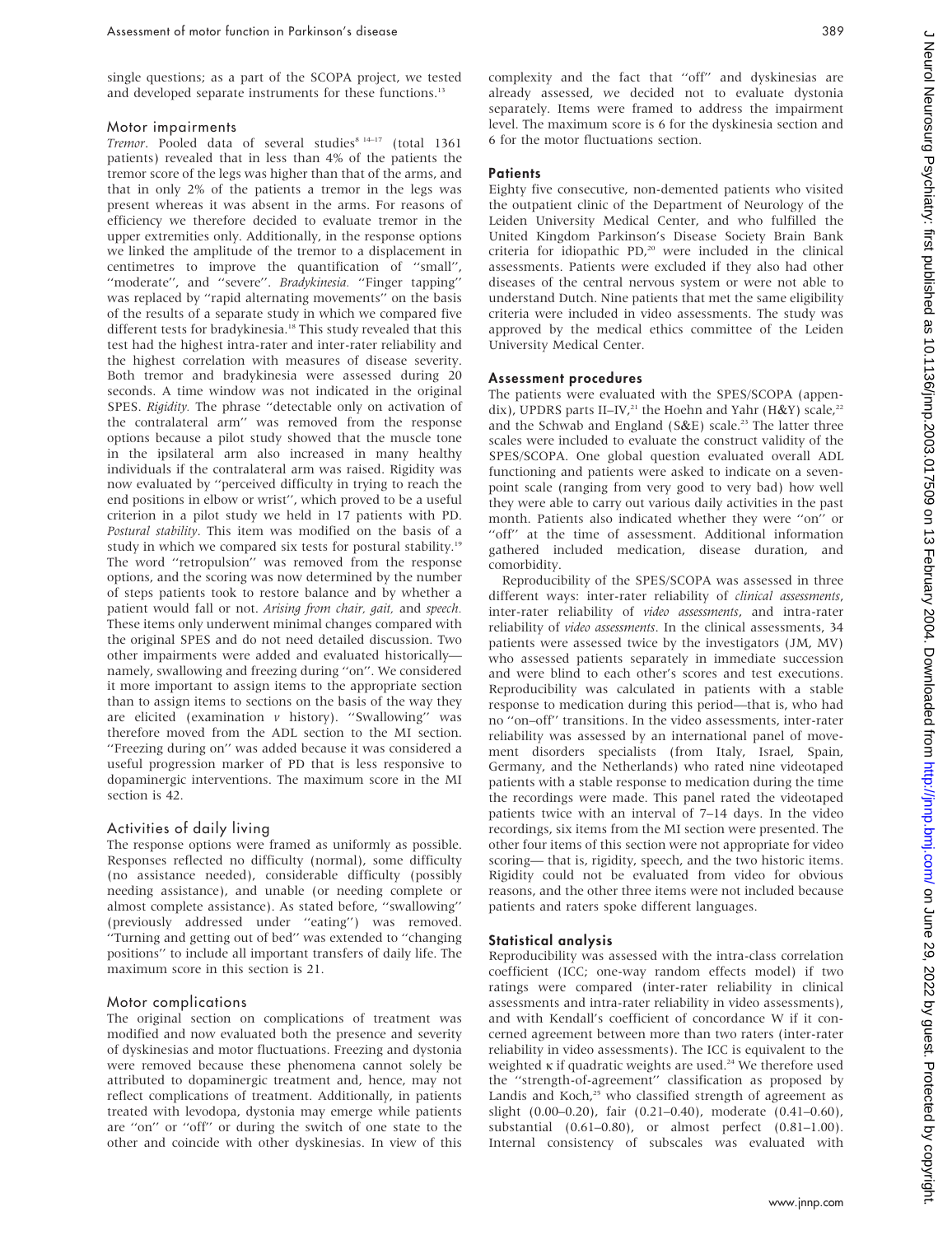Cronbach's a. Construct validity was evaluated by determining the correlation between scales, using Pearson's  $r$  for the correlation of SPES/SCOPA with UPDRS and S&E, and the Spearman's test  $r_s$  for the correlation with H&Y and "global" functioning''. ''Known groups'' validity was assessed by comparing scores of patients with different disease severity that is, by H&Y—using analysis of variance (ANOVA) and ordinal regression.

#### RESULTS

The characteristics of patients that participated in the clinical assessment are presented in table 1. The five men and four women recorded on video had a mean age of 62.4 years and a mean disease duration of 12.4 years. Three of these patients were in H&Y stage 2, three in H&Y 3, and three in H&Y 4 (data not shown).

#### **Practicality**

The mean time necessary to complete the scales was 8.1 (SD 1.9) minutes for the SPES/SCOPA and 15.6 (SD 3.6) minutes for the UPDRS. This difference was significant ( $p<0.001$ ).

#### Reliability of clinical assessments

One patient changed from "on" to "off" between both clinical assessments and was removed from the analysis; hence, inter-rater reliability was assessed in 33 patients. The inter-rater reliability coefficients for the motor sections of the clinical assessments were all at least ''moderate'' according to the Landis & Koch criteria, except for two items in the SPES/ SCOPA (''postural tremor right hand'', ''rigidity right arm'') and eight items in the UPDRS (table 2). The latter eight items also included the two items that had ''fair'' reliability in the SPES/SCOPA. The mean reliability coefficient, calculated over the items that were shared by both scales, was 0.56 for both. The mean ICC calculated over all the items of the motor sections was 0.58 for the SPES/SCOPA and 0.50 for the UPDRS. Two items in the UPDRS (rest tremor left and right leg) could not reliably be calculated as a result of insufficient dispersion; however, percentage agreement for these items was high (table 2). Results for the ADL section are presented in table 3. All agreements were at least ''substantial'' except ''changing positions'' in the SPES/SCOPA. The mean reliability coefficient calculated over the shared items of the ADL sections was 0.69 for the SPES/SCOPA and 0.71 for the UPDRS. The mean ICC over all items of the ADL section of

| Number of patients<br>Mean (SD) age (y)<br>Number (%) males | 85<br>65.4 (10.4) |
|-------------------------------------------------------------|-------------------|
|                                                             |                   |
|                                                             |                   |
|                                                             | 52 (61.2)         |
| Mean (SD) disease duration (y)                              | 10.5(5.8)         |
| H&Y stage                                                   |                   |
|                                                             | 0                 |
| $\overline{2}$                                              | 25                |
|                                                             | 42                |
|                                                             | 18                |
| $\begin{array}{c} 3 \\ 4 \\ 5 \end{array}$                  | $\Omega$          |
| Mean (SD) SPES/SCOPA-MI                                     | 13.8(5.1)         |
| Mean (SD) SPES/SCOPA-ADL                                    | 8.5(3.2)          |
| Mean (SD) UPDRS-motor evaluation                            | 32.6 (10.9)       |
| Mean (SD) UPDRS-ADL                                         | 15.9(6.0)         |
| Mean (SD) S&E                                               | 75.7 (12.4)       |
| Number assessed while "on"/"off"/                           | 78/5/2            |
| missing                                                     |                   |
| Number (%) on levodopa                                      | 72 (84.7)         |
| Mean (SD) levodopa dose (mg) in users                       | 535 (407)         |
| Number (%) on dopamine agonists                             | 63 (74.1)         |

the UPDRS was 0.76. The motor complication sections of both scales (table 4) shared only one item in both the dyskinesia and the motor fluctuation section. The mean ICC for the items in the dyskinesia section was 0.83 for the SPES/ SCOPA and 0.75 for the UPDRS. The mean ICC for items in the motor fluctuation sections was 0.67 for the SPES/SCOPA and 0.60 for the UPDRS. The ICCs of the sumscores of the UPDRS were generally higher than those of the SPES/SCOPA (table 5).

#### Reliability of video assessments

The inter-rater reliability coefficients for the items in the video assessments were 0.70 or higher and therefore all at least ''substantial'' (table 6). Intra-rater reliability coefficients were higher, with all items above 0.80 (''almost perfect'').

#### Internal consistency

The internal consistencies of the SPES/SCOPA scales were higher than those of the UPDRS except for the MI scale (table 5). ''Sensory symptoms'' in the UPDRS-ADL had a negative corrected item-total correlation  $(-0.02)$ . Other items with corrected correlations below 0.20 involved rest tremor of the right hand (0.15) and swallowing (0.18) in the SPES/SCOPA; rest tremor of head, right hand, left hand, and right leg (0.03, 0.11, 0.16, and 0.18, respectively) in the UPDRS motor section; and tremor (0.05) in the UPDRS-ADL section. The corrected item-total correlation of the tremor of the left hand was considerably higher in both scales (0.40 in the SPES/SCOPA and 0.31 in the UPDRS).

#### Validity

Correlations between related sections of the SPES/SCOPA and the UPDRS were 0.88 for MI, 0.86 for ADL, 0.86 for dyskinesias, and 0.95 for motor fluctuations. The correlations of these sections with the H&Y and S&E scale were all similar: all differences in correlations in a range between 0.02 and 0.10. The correlation between these sections and disease duration also bore strong resemblance, with coefficients of 0.38 (SPES/SCOPA) and 0.23 (UPDRS) for the motor sections, and 0.29 (SPES/SCOPA) and 0.36 (UPDRS) for the ADL sections. The correlation with global ADL functioning was 0.49 for the SPES/SCOPA ADL and 0.48 for the UPDRS ADL.

Mean scores of patients grouped by their H&Y stages (table 7) indicated significant differences between groups for both the motor and ADL sections of both scales (ANOVA; all p values  $\leq 0.001$ ). Post-hoc t tests showed no significant differences between patients in H&Y 2 and H&Y 3 in both scales, but differences between stages 2 and 4, and between stages 3 and 4, were significant. A significant trend was present in both sections of the scales, with higher scores for patients with more advanced PD.

#### **DISCUSSION**

We evaluated several aspects of the clinimetric performance of the SPES/SCOPA. Inter-rater reliability and internal consistency obtained by clinical assessment among 85 patients were similar for the SPES/SCOPA and the UPDRS. The reproducibility of the sumscores of the SPES/SCOPA was high. Two items in the motor section displayed less than moderate agreement—that is, both ''postural tremor'' and "rigidity" of the right arm. The same items on the same side also performed only fairly in the UPDRS, and previous studies on the UPDRS have also found lower scores for these items.4 26 27 Inter-rater reliability of the SPES/SCOPA MI section assessed from video displayed higher scores than the clinical assessments, with all values above 0.70. Intra-rater reliability is even higher, with all reliability coefficients over 0.80. Items in the ADL section were only evaluated in the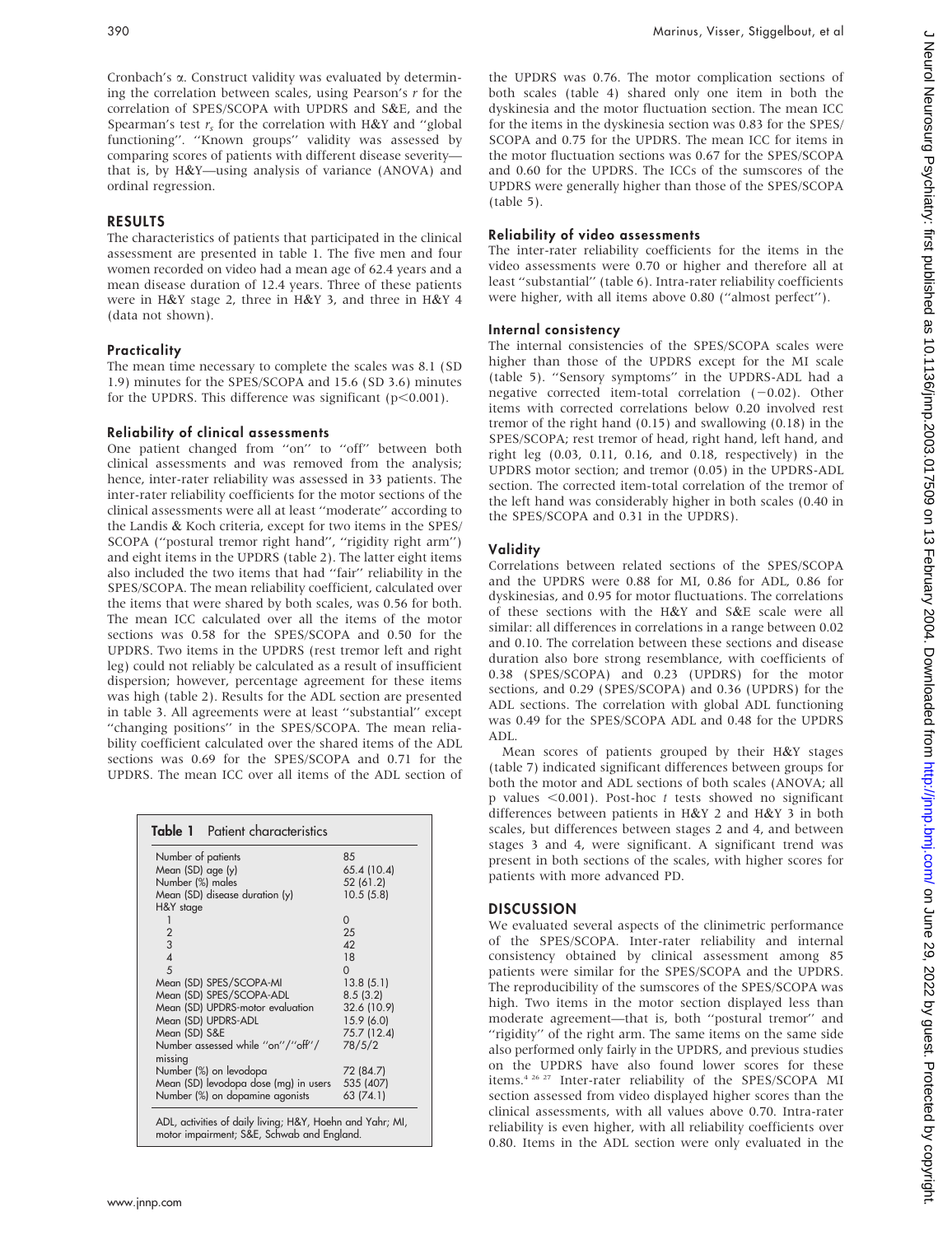| <b>Shared</b> items     | SPES/SCOPA   | <b>UPDRS</b> | Non-shared items                      |
|-------------------------|--------------|--------------|---------------------------------------|
| Rest tremor R           | 0.63         | 0.53         |                                       |
| Rest tremor L           | 0.67         | 0.45         |                                       |
| Postural tremor R       | $0.34*$      | $0.34*$      |                                       |
| Postural tremor L       | 0.64         | 0.58         |                                       |
| Rapid alternating mov R | 0.58         | 0.59         |                                       |
| Rapid alternating mov L | 0.45         | 0.50         |                                       |
| Rigidity R              | $0.27*$      | $0.38*$      |                                       |
| Rigidity L              | 0.61         | 0.64         |                                       |
| Rise from chair         | 0.83         | 0.83         |                                       |
| Postural instability    | 0.60         | 0.59         |                                       |
| Gait                    | 0.60         | 0.63         |                                       |
| Speech                  | 0.55         | 0.68         |                                       |
|                         | 0.57<br>0.79 |              | Freezing in "on"                      |
|                         |              | $0.36*$      | Swallowing                            |
|                         |              | $0.21*$      | Facial expression<br>Rest tremor head |
|                         |              | 0.001        | Rest tremor R leg                     |
|                         |              | 0.001        | Rest tremor L leg                     |
|                         |              | 0.59         | Rigidity head                         |
|                         |              | $0.29*$      | Rigidity R leg                        |
|                         |              | 0.44         | Rigidity L leg                        |
|                         |              | 0.46         | Finger tap R                          |
|                         |              | $0.39*$      | Finger tap L                          |
|                         |              | $0.28*$      | Hand movements R                      |
|                         |              | 0.67         | Hand movements L                      |
|                         |              | 0.53         | Leg agility R                         |
|                         |              | 0.61         | Leg agility L                         |
|                         |              | 0.66         | Posture                               |
|                         |              | $0.23*$      | Body bradykinesia                     |

clinical assessment situation and all displayed at least ''substantial agreement'', with the exception of ''changing positions''. Items in the motor complication section all showed ''substantial'' reproducibility. The results from our study comply with previous findings in which the SPES and UPDRS were compared<sup>6</sup> and comparable items displayed similar reliability. The internal consistency of all SPES/ SCOPA scales was above 0.70, which is considered the minimum for group comparisons.<sup>28</sup>

**Scale** 

The correlation between related SPES/SCOPA and UPDRS sections is high, which is not too surprising given the shared components of both scales. Additionally, the similarity of the correlations between the SPES/SCOPA and UPDRS compared with measures of disease severity, such as H&Y, S&E, global ADL functioning, and disease duration, is striking. This

Scale.

endorses the impression that the scales capture the same phenomena. Differences between patients grouped by their H&Y stages also display similar results for both scales. Although the SPES/SCOPA contains only half the number of items and has four response options instead of five, reliability and validity are apparently preserved.

Inter-rater reliability in our study was generally lower than that seen in other studies. This is not surprising given that most previous studies used either video recordings or a design where several raters assessed patients simultaneously, therewith excluding potential biases caused by changes in the patient's state and differences in test executions. Video assessments are useful because they provide information on reproducibility in standardised situations and thus present the opportunity to locate weaker items that may benefit from

| <b>Shared</b> items | SPES/SCOPA | <b>UPDRS</b> | Non-shared items                |
|---------------------|------------|--------------|---------------------------------|
| Speech              | 0.66       | 0.68         |                                 |
| Feeding             | 0.63       | 0.61         |                                 |
| Dressing            | 0.80       | 0.76         |                                 |
| Hygiene             | 0.70       | 0.71         |                                 |
| Changing positions  | $0.58*$    | 0.73         |                                 |
| Walking             | 0.61       | 0.66         |                                 |
| Handwriting         | 0.82       | 0.85         |                                 |
|                     |            | 0.91         | Salivation                      |
|                     |            | 0.90         | Swallowing                      |
|                     |            | 0.73         | Falling (unrelated to freezing) |
|                     |            | 0.77         | Freezing when walking           |
|                     |            | 0.83         | Tremor                          |
|                     |            | 0.68         | Sensory complaints              |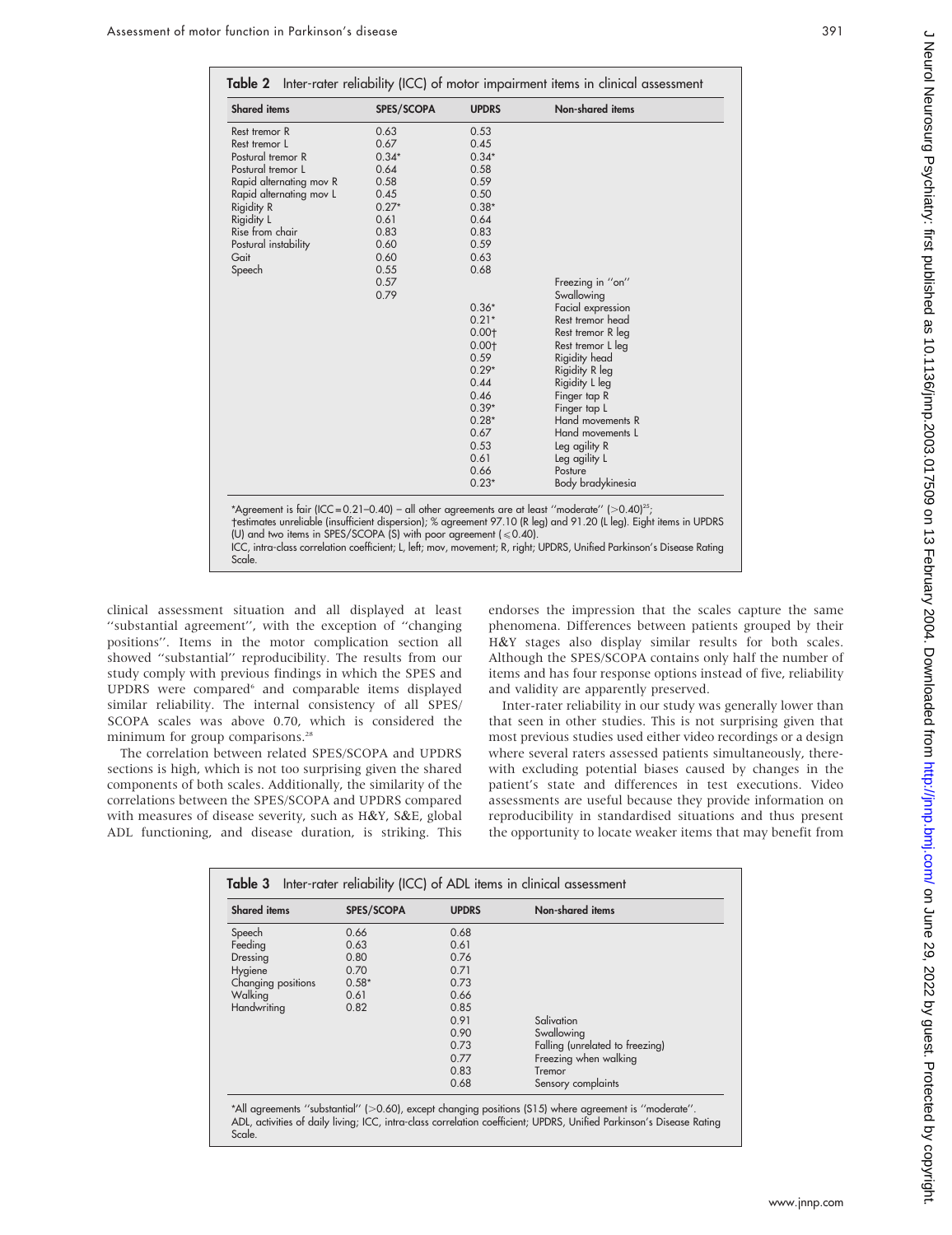| <b>Shared</b> items       | <b>SPES/SCOPA</b> | <b>UPDRS</b>        | Non-shared items           |
|---------------------------|-------------------|---------------------|----------------------------|
| <b>Dyskinesias</b>        |                   |                     |                            |
| Presence dyskinesias      | 0.92              | 0.96                |                            |
|                           | 0.74              |                     | Severity dyskinesias       |
|                           |                   | 0.94                | How disabling dyskinesias? |
|                           |                   | 0.71                | How painful dyskinesias?   |
|                           |                   | $0.39*$             | Early morning dystonia?    |
| <b>Motor fluctuations</b> |                   |                     |                            |
| Presence "off" periods    | 0.69              | 0.65                |                            |
|                           | 0.65              |                     | Severity "off" periods     |
|                           |                   | 0.71                | Off periods predictable?   |
|                           |                   | $0.41$ <sup>+</sup> | Off periods unpredictable? |
|                           |                   | 0.62                | Sudden offs?               |

ICC, intra-class correlation coefficient; UPDRS, Unified Parkinson's Disease Rating Scale.

|                           | <b>ICC</b> sumscores | <b>ICC</b> items | Cronbach $\alpha$ | Item total*     |
|---------------------------|----------------------|------------------|-------------------|-----------------|
| SPES/SCOPA motor          | 0.86                 | $0.27 - 0.83$    | 0.74              | $0.15 - 0.65$   |
| <b>UPDRS</b> motor        | 0.90                 | $0.00 + -0.83$   | 0.88              | $0.03 - 0.65$   |
| SPES/SCOPA ADL            | 0.89                 | $0.58 - 0.82$    | 0.81              | $0.38 - 0.72$   |
| <b>UPDRS ADL</b>          | 0.93                 | $0.61 - 0.91$    | 0.75              | $-0.02t - 0.65$ |
| SPES/SCOPA dyskinesias    | 0.89                 | $0.74 - 0.92$    | 0.92              | <b>NAS</b>      |
| <b>UPDRS</b> dyskinesias  | 0.94                 | $0.39 - 0.96$    | 0.58              | $0.11 - 0.63$   |
| SPES/SCOPA fluctuations   | 0.72                 | $0.65 - 0.69$    | 0.95              | <b>NAS</b>      |
| <b>UPDRS</b> fluctuations | 0.75                 | $0.41 - 0.71$    | 0.74              | $0.48 - 0.66$   |

\*Corrected item-total correlation; †tremor R and L leg – estimates unreliable because of insufficient dispersion, ‡sensory symptoms; §not applicable (only two items).

Values obtained by clinical assessment in 85 patients.

ADL, activities of daily living; ICC, intra-class correlation coefficient; UPDRS, Unified Parkinson's Disease Rating Scale.

clearer instructions and descriptions. However, knowledge on the degree of reliability if patients are assessed at separate occasions, either by the same or different assessors, provides additional information because it reflects the routine of studies and clinical practice. To the best of our knowledge, only one study assessed the reproducibility of the UPDRS over separate clinical examinations.<sup>3</sup> Because this study evaluated intra-rater reliability over a 2-week interval, whereas we have assessed inter-rater reliability in immediate succession, the different designs of the studies do not allow a direct comparison.

Future studies that aim to improve the performance of the items with lower reliability (postural tremor right, rapid alternating movements left, rigidity right) are recommended. Postural tremor and rapid alternating movements may benefit from a shorter time window. The longer the assessment time the greater chance that the performance becomes inconsistent (''destabilises''). Another point that may improve the reliability is to state more clearly that the response option that best reflects the patient's performance should be scored. Some raters may be in doubt whether to rate the best, worst, or mean performance. A shorter assessment period and clearer instructions may be helpful. Whether these considerations will indeed be helpful must first be assessed. Special attention must be paid to whether an improvement in reliability is not obtained at the expense of validity, as some problems typically become apparent after longer performance.

Improving the item on rigidity will probably be difficult. One possibility is to assess whether higher reliability can be obtained if rigidity is assessed separately for either the wrist or the elbow instead of a combination of both.

It is unfortunate that we did not include more patients in the more extreme stages of disease severity—that is, H&Y stages 1 and 5. It is difficult to indicate whether our results can be extrapolated to patients in the end ranges, but it is usually more difficult to rate the intermediate states (mildly, moderately affected) than the more extreme ones (normal, severely affected). More variation in the severity of the patients would probably have resulted in larger differences between individuals and, hence, in a larger between-subject variance. As the ICC is calculated as the ratio of the variance of true differences between individuals to the total variance this probably would have resulted in a higher ICC, which would indicate that our findings probably rather underestimate than overestimate the results.

|                      | Intra-rater* | Inter-rater† |
|----------------------|--------------|--------------|
| Rest tremor R        | 0.95         | 0.83         |
| Rest tremor L        | 0.87         | 0.71         |
| Postural tremor R    | 0.91         | 0.71         |
| Postural tremor L    | 0.93         | 0.87         |
| Rapid alt mov R      | 0.86         | 0.80         |
| Rapid alt mov L      | 0.81         | 0.70         |
| Rise from chair      | 0.86         | 0.72         |
| Postural instability | 0.87         | 0.87         |
| Gait                 | 0.84         | 0.70         |

\*Assessed by weighted  $\kappa$  (quadratic weights) (14 raters);  $\uparrow$  assessed by Kendall's coefficient of concordance W (14 raters). alt mov, alternating movement; L, left; R, right.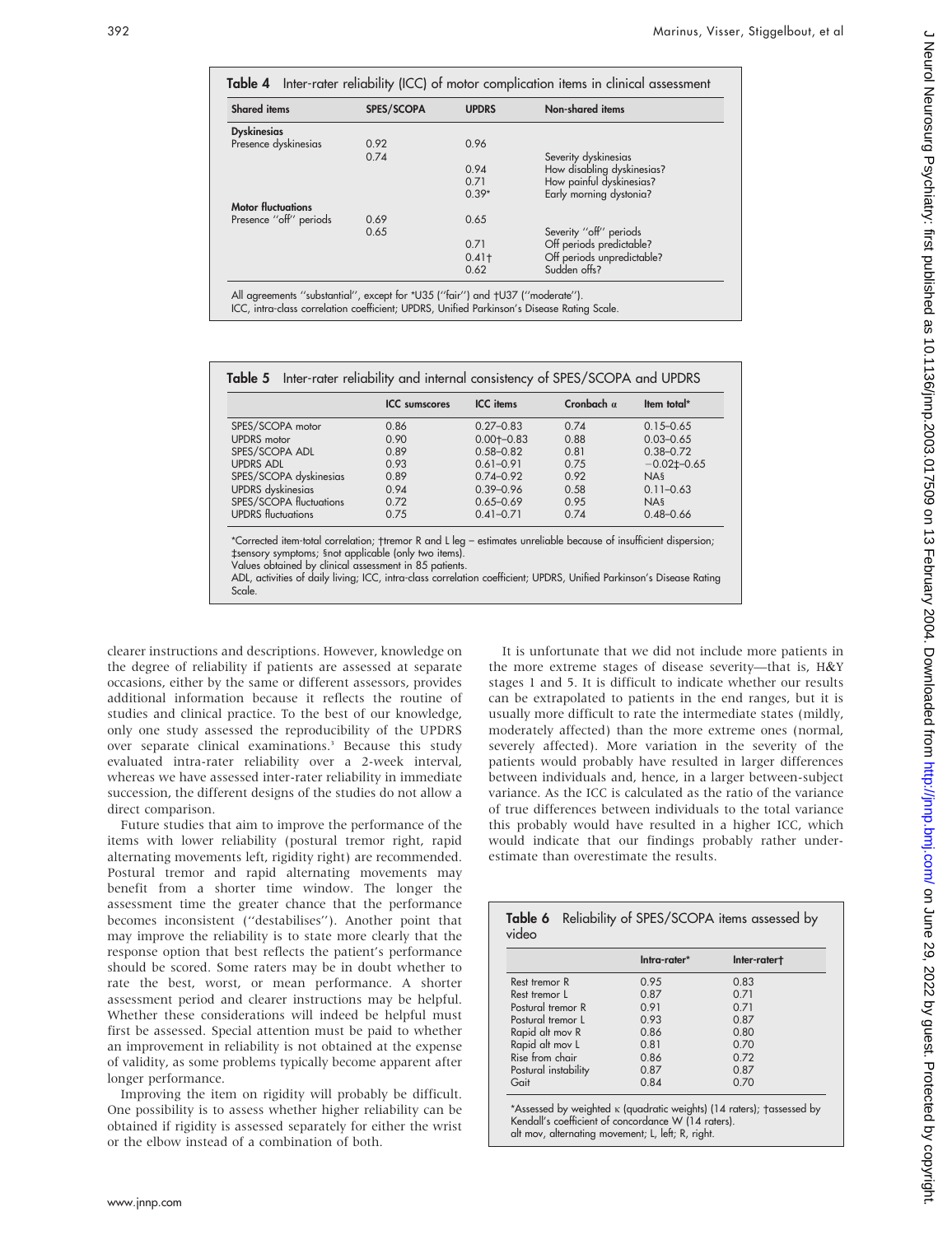|                                                                        | <b>H&amp;Y*</b>             |                            |                              | Post-hoc t tests*                        |                              |                                          | Ordinal regression                       |                                          |                              |                              |
|------------------------------------------------------------------------|-----------------------------|----------------------------|------------------------------|------------------------------------------|------------------------------|------------------------------------------|------------------------------------------|------------------------------------------|------------------------------|------------------------------|
|                                                                        |                             |                            | 4                            | <b>ANOVA</b>                             | $2 - 3$                      | $3 - 4$                                  | $2 - 4$                                  | Trendt                                   | Fitt                         | $R-sqS$                      |
| SPES/SCOPA MI<br><b>UPDRS ME</b><br>SPES/SCOPA ADL<br><b>UPDRS ADL</b> | 11.1<br>27.7<br>7.2<br>13.4 | 13.4<br>31.0<br>7.9<br>5.0 | 18.7<br>43.1<br>11.8<br>21.6 | < 0.001<br>< 0.001<br>< 0.001<br>< 0.001 | 0.11<br>0.51<br>0.84<br>0.72 | < 0.001<br>< 0.001<br>< 0.001<br>< 0.001 | < 0.001<br>< 0.001<br>< 0.001<br>< 0.001 | < 0.001<br>< 0.001<br>< 0.001<br>< 0.001 | 0.57<br>0.78<br>0.33<br>0.44 | 0.26<br>0.25<br>0.30<br>0.26 |

\*p Values ot ditterences in scores ot patients in ditterent H&Y stages; †a signiticant trend indicates that the trend ditters signiticant trom zero—that is, no trend; `goodness of fit: p.0.05 indicates that the model does not differ significantly from a model with a good fit; 1R-sq: proportion of the variance accounted for by the model.

ADL, activities of daily living; ANOVA, analysis of variance; ME, motor examination; MI, motor impairment; UPDRS, Unified Parkinson's Disease Rating Scale.

To summarise, the SPES/SCOPA is a reliable, valid, and conceptually clear scale that is completed in half the time it takes to administer the UPDRS. These advantages may favour the use of the SPES/SCOPA in evaluating motor function in patients with PD.

#### ACKNOWLEDGEMENTS

Professor RAC Roos is gratefully acknowledged for reviewing the manuscript. The authors thank the following persons for their participation in evaluating the videotapes: Dr S Agostini, Dr S Bernardini, Dr C Berti, Dr D Caneparo, Dr E Cubo, Dr G Gambaccini, Dr C Klein, Dr T van Laar, Dr C Lucetti, and Dr T Prokhorov.

#### Authors' affiliations .....................

J Marinus, M Visser, J J van Hilten, Department of Neurology, Leiden University Medical Center, Leiden, The Netherlands

A M Stiggelbout, Department of Medical Decision Making, Leiden

University Medical Center, Leiden, The Netherlands J Martin Rabey, Department of Neurology, Assaf Harofeh Medical Center, Zerefin, Israel

P Martinez-Martin, Neuroepidemiology Unit, Department of Applied Epidemiology, National Center for Epidemiology I.S. Carlos III, Madrid, Spain

U Bonuccelli, Department of Neurology, University Hospital, Pisa, Italy P H Kraus, Department of Neurology, St Josef University Hospital, Bochum, Germany

This study was financially supported by The Netherlands Organization for Scientific Research (NWO; project no. 0940-33-021).

Competing interests: none declared

### APPENDIX – SPES/SCOPA SCALE

#### A. MOTOR EVALUATION

#### Clinical examination

#### 1. Rest tremor

Assess each arm separately during 20 seconds; hands rest on thighs; if tremor is not evident at rest, try to keep the patient attentive—for example, by having them count backwards with eyes closed  $0 =$ absent

 $1 = \text{small amplitude } (<1 \text{ cm})$  occurring spontaneously, or obtained only while keeping patient attentive (any amplitude)

 $2 =$  moderate amplitude (1–4 cm), occurring spontaneously  $3 = \text{large amplitude } (\geq 4 \text{ cm})$ , occurring spontaneously.

#### 2. Postural tremor

Check with arms outstretched, pronated and semipronated, and with index fingers of both hands almost touching each other (elbows flexed); assess each position during 20 seconds  $0 =$ absent

 $1 =$ small amplitude (<1 cm)

 $2 =$  moderate amplitude (1–4 cm)

 $3 = \text{large amplitude } (\geq 4 \text{ cm}).$ 

#### 3. Rapid alternating movements of hands

Rapid alternating pronation/supination movements of upper hand, each time slapping the palm of the horizontally held lower hand during 20 seconds; each hand separately

 $0 = normal$ 

 $1 =$  slow execution, or mild slowing and/or reduction in amplitude; may have occasional arrests

 $2 =$  moderate slowing and/or reduction in amplitude or hesitations in initiating movements or frequent arrests in ongoing movements

 $3 =$  can barely perform task.

#### 4. Rigidity

Assess passive movements of elbow and wrist over full range, with the patient relaxed in sitting position; ignore cogwheeling; check each arm separately

 $0 =$  absent

1 = mild rigidity over full range, no difficulty reaching end positions

 $2 =$  moderate rigidity, some difficulties reaching end positions

 $3$  = severe rigidity, considerable difficulties reaching end positions.

#### 5. Rise from chair

Patient is instructed to fold arms across chest; use straight back chair  $0 = normal$ 

- $1 =$  slowly; does not need arms to get up
- $2 =$  needs arms to get up (can get up without help)
- $3 =$  unable to rise (without help).

#### 6. Postural stability

Stand behind the patient and pull patient backwards, while patient is standing erect with eyes open and feet spaced slightly apart; patient is not prepared

- $0 =$  normal, may take up to two steps to recover
- 1 = takes three or more steps; recovers unaided
- $2 =$  would fall if not caught
- 3 = spontaneous tendency to fall or unable to stand unaided.

#### 7. Gait

Assess gait pattern; use walking aid or offer assistance, if necessary  $0 = normal$ 

 $1 =$  mild slowing and/or reduction of step height or length; does not shuffle

 $2$  = severe slowing, or shuffles, or has festination  $3 =$  unable to walk.

- 8. Speech
- $0 = normal$
- $1 =$  slight loss of expression, diction, and/or volume
- $2 =$  slurred; not always intelligible
- 3 = unintelligible always or most of the time.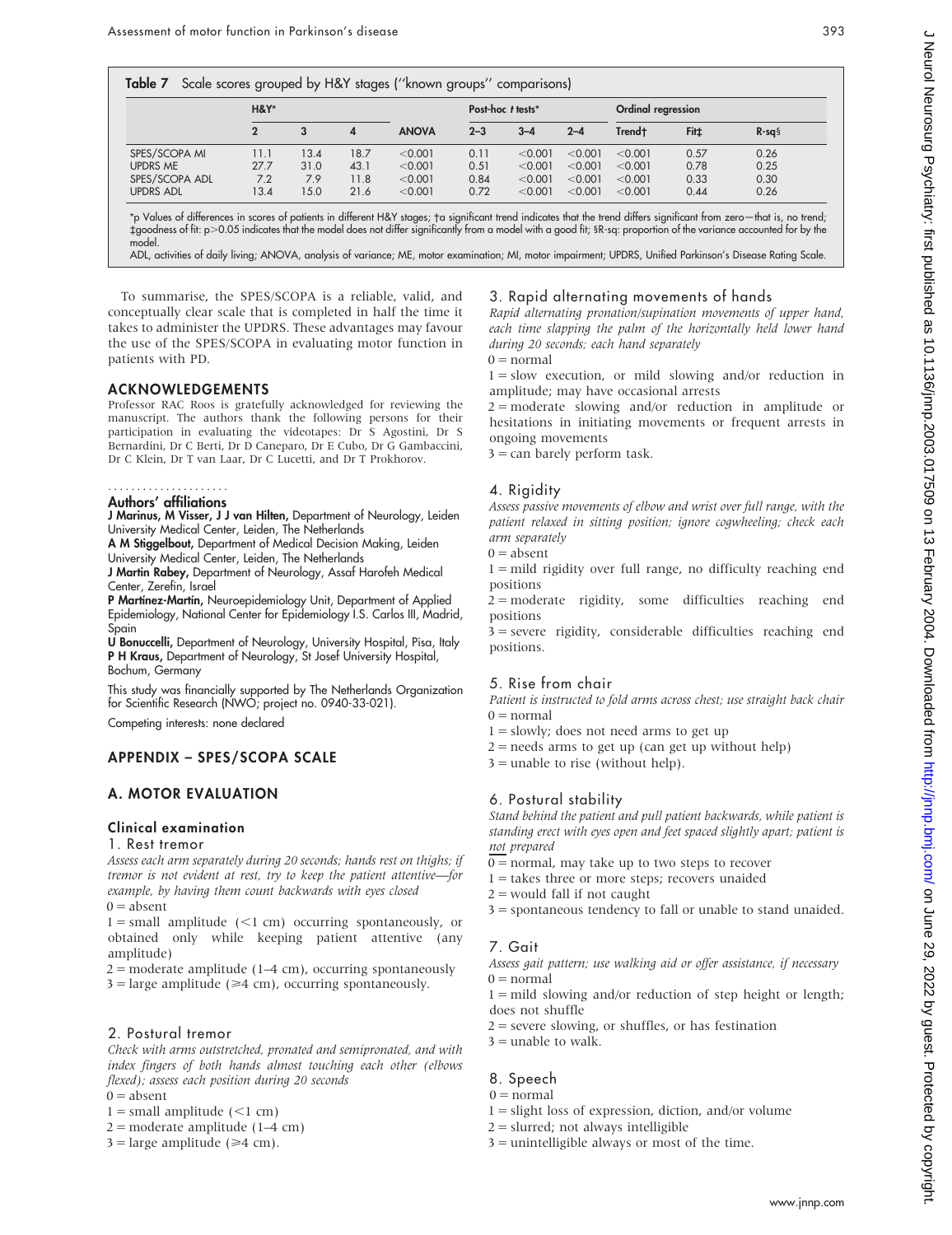#### Historical information

#### 9. Freezing during ''on''

Freezing is characterised by hesitation when trying to start walking or being ''glued'' to the ground while walking  $0 =$ absent

 $1 =$  start hesitation only, occasionally present

 $2 =$  frequently present, may have freezing when walking

 $3$  = severe freezing when walking.

### 10. Swallowing

 $0 = normal$ 

 $1 =$ some difficulty or slow; does not choke; normal diet

2 = sometimes chokes; may require soft food

3 = chokes frequently; may require soft food or alternative method of food intake.

# B. ACTIVITIES OF DAILY LIVING

#### 11. Speech

 $0 = normal$ 

 $1 =$ some difficulty; may sometimes be asked to repeat sentences

2 = considerable difficulty; frequently asked to repeat sentences

3 = unintelligible most of the time.

# 12. Feeding (cutting, filling cup, etc.)

 $0 = normal$ 

 $1 =$ some difficulty or slow; does not need assistance

 $2$  = considerable difficulty; may need some assistance

3 = needs almost complete or complete assistance.

#### 13. Dressing

 $0 = normal$ 

 $1 =$ some difficulty or slow; does not need assistance

 $2 =$ considerable difficulty; may need some assistance—for instance, buttoning, getting arms into sleeves 3 = needs almost complete or complete assistance.

14. Hygiene (washing, combing hair, shaving, brushing teeth, using toilet)

 $0 = normal$ 

 $1 =$ some difficulty or slow; does not need assistance

 $2 =$ considerable difficulty; may need some assistance

3 = needs almost complete or complete assistance.

#### 15. Changing position (turning over in bed, getting up out of bed, getting up out of a chair, turning around when standing)

 $0 = normal$ 

 $1 =$  some difficulty or slow; does not need assistance with any change of position

 $2 =$ considerable difficulty; may need assistance with one or more changes of position

3 = needs almost complete or complete assistance with one or more changes of position.

### 16. Walking

#### $0 = normal$

1 = some difficulty or slow; does not need assistance or walking aid

 $2 =$ considerable difficulty; may need assistance or walking aid

3 = unable to walk, or walks only with assistance and great effort.

# 17. Handwriting

 $0 = normal$  $1 =$ some difficulty—for instance, slow, small letters; all

words legible  $2 =$  considerable difficulty; not all words legible; may need to

use block letters

3 = majority of words are illegible.

## C. MOTOR COMPLICATIONS

#### 18. Dyskinesias (presence)

 $0 = **absent**$ 

- $1 =$  present some of the time
- $2$  = present a considerable part of the time
- 3 = present most or all of the time.

#### 19. Dyskinesias (severity)

 $0 =$ absent

- $1 =$ small amplitude
- 2 = moderate amplitude
- 3 = large amplitude.

# 20. Motor fluctuations (presence of ''off'' periods)

What proportion of the waking day is patient "off" on average?  $0 = none$ 

- $1 =$ some of the time
- $2 = a$  considerable part of the time
- $3 =$  most or all of the time.

#### 21. Motor fluctuations (severity of ''off'' periods)  $0 =$ absent

- $1 =$  mild end-of-dose fluctuations
- $2 =$  moderate end-of-dose fluctuations; unpredictable fluctuations may occur occasionally

J Neurol Neurosurg Psychiatry: first published as 10.11136/jnnp.2003.017509 on 13 February 2004. Downloaded from http://jnnp.bmj.com/ on June 29, 2022 by guest. Protected by copyright J Neurol Neurosurg Psychiatry: first published as 10.1136/jnnp.2003.017509 on 13 February 2004. Downloaded from Downloaded from thtp://jnnp.bmj.com/ on June 29, 2022 by guest. Protected by copyright.

3 = severe end-of-dose fluctuations; unpredictable on–off oscillations occur frequently.

#### REFERENCES

- 
- 1 **Mitchell SL**, Harper DW, Lau A, *et al.* Patterns of outcome measurement in Parkinson's disease clinical trials. Neuroepidemiology 2000;19:100-8.<br>2 **Ramaker C**, Marinus J, Stiggelbout AM, *et al.* Systematic evaluation 2002;17:867–76.
- Siderowf A, McDermott M, Kieburtz K, et al. Test-Retest reliability of the Unified Parkinson's Disease Rating Scale in patients with early Parkinson's disease: results from a multicenter clinical trial. Mov Disord 2002;17:758–63.
- 4 Martínez-Martin P, Gil-Nagel A, Morlán Gracia L, et al. Unitied Parkinson's<br>Disease Rating Scale characteristic and structure. Mov Disord 1994;9:76–83.
- 5 van Hilten B, van der Zwan AD, Zwinderman AH, et al. Rating impairment and disability in Parkinson's disease: evaluation of the Unified Parkinson's Disease Rating Scale. Mov Disord 1994;9:84–8.
- 6 Rabey JM, Bass H, Bonuccelli U, et al. Evaluation of the Short Parkinson's Evaluation Scale: a new friendly scale for the evaluation of Parkinson's disease
- in clinical drug trials. *Clin Neuropharmacol* 1997;**20**:322–37.<br>7 Werber EA, Rabey JM. The beneficial effect of cholinesterase inhibitors or patients suffering from Parkinson's disease and dementia. *J Neural Transm*<br>2001;**108**:1319–25.
- 8 Reichmann H, Brecht HM, Kraus PH, et al. [Pramipexole in Parkinson disease.
- Results of a treatment observation]. Nervenarzt 2002;**73**:745–50.<br>9 **Klein C**, Zoldan J, Korczyn AD, et al. Pergolide as an adjunct therapy in<br>Parkinson's disease evaluated using the SPES. Rev Med Hosp Gen (Mex, 2000;63:155–64.
- 10 **Rabey JM**, Klein C, Molochnikov A, *et al.* Comparison of the Unitied<br>Parkinson's Disease Rating Scale and the Short Parkinson's Evaluation Scale<br>in patients with Parkinson's disease after levodopa loading. *Clin* Neuropharmacol 2002;25:83–8.
- 11 World Health Organization. The international classification of functioning, disability, and health. www3.who.int/icf/onlinebrowser/icf.cfm.
- 12 **Verbrugge LM**, Jette AM. The disablement process. Soc Sci Mec<br>1994;38:1–14.
- 13 SCOPA homepage. www.lumc.nl/2050/research/scopa\_homepage.html.
- 14 Guttman M. Double-blind comparison of pramipexole and bromocriptine treatment with placebo in advanced Parkinson's disease. International
- Pramipexole-Bromocriptine Study Group. Neurology 1997;49:1060–5. 15 Hubble JP, Koller WC, Cutler NR, et al. Pramipexole in patients with early Parkinson's disease. Clin Neuropharmacol 1995;18:338–47.